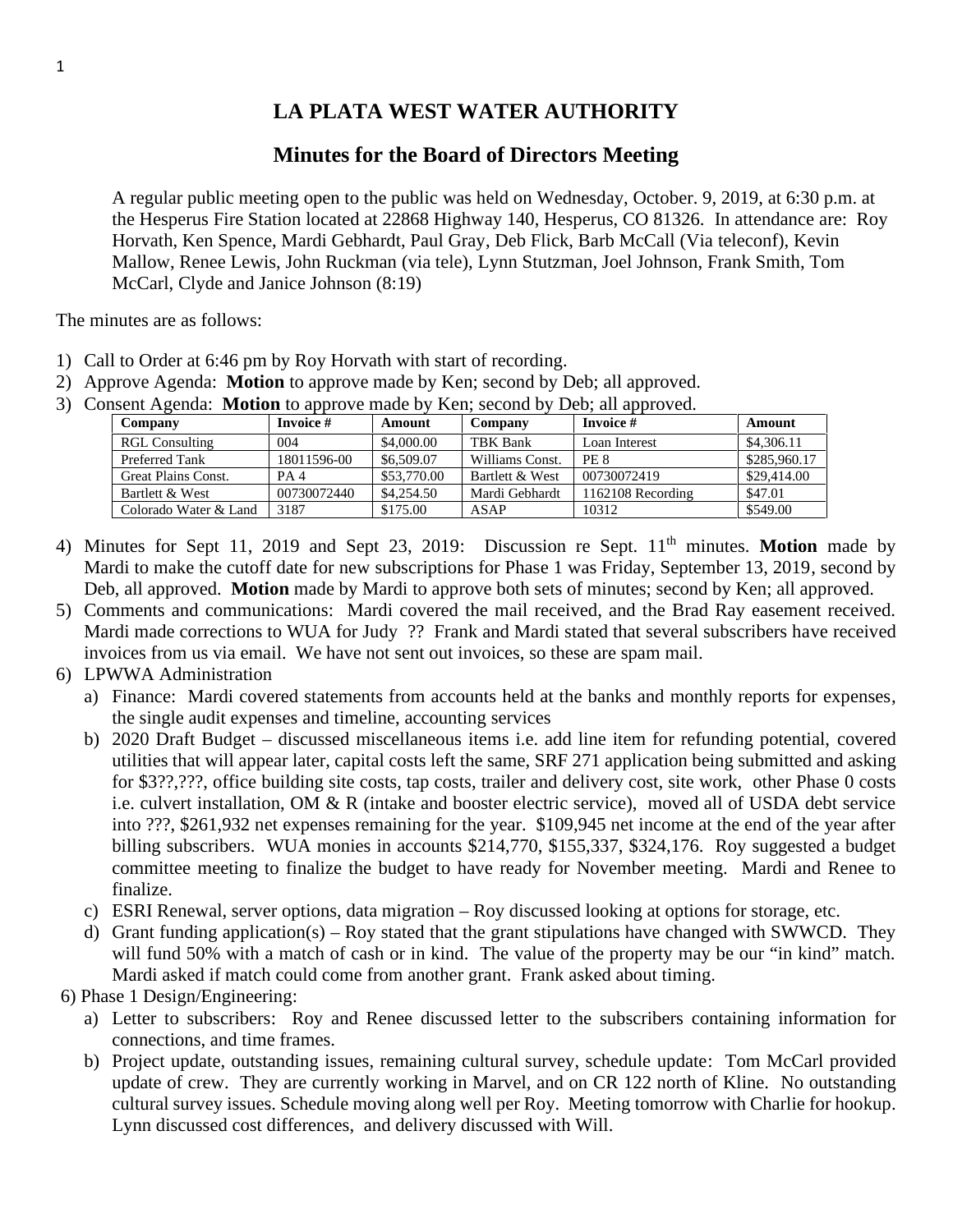- c) Concerns about color of storage tank Roy discussed the complaint letter. Mardi researched the possibility of painting. It is not paintable…the tank is actually fired in since it is glass. The warranty would be void if altered.
- d) Rate Study- Roy discussed the proposal presented at the Special Meeting presentation by RPI. The Environmental Finance Center meeting is getting scheduled for next week. CRWA meeting postponed. Renee discussed the importance of meeting with those entities; is drawn to RPI's abilities for additional services besides the rate infrastructure. Deb felt that RPI looks good, but the money is an issue. Grant monies are needed. SWWCD is a possibility to submit several proposals for match possibilities. Mardi to look into LPEA RoundUP grant monies. Mardi made a motion to accept the RPI proposal for the water rate study at \$19,200; Deb seconded; all approved.
- e) Site status- see executive session
- 7) Phase 0 Design/Engineering
	- e) Update on ditch contouring, culvert installation, weed mitigation, reseeding Roy with met with Lynn this afternoon, but wondering about BOR inspection around the cultural and other areas. John confirmed that BOR had gone out and marked some areas and had some comments on certain issues with the defined "Areas". Roy detailed the inset 5 and gas lines areas. John working with Jim Formea from BOR. Still need to work with Canyon Construction on the weed mitigation and reseeding. Roy updated the board with the status of the 16" and 30" line repairs. LDWA needs to pump water soon. Kevin stated that his discussion with Jim Formea indicated that the reseeding was all ok, but he did not get that in writing.
	- f) Joel and Clyde Johnson attended and brought up a concern with letter and map in hand about layout of pipeline within the limits of the cultural resource survey. He is proposing to have a meter at the corner of Joel's property and one on another lot, 247 CR 133, and has discussed this with Tom McCarl (B & W). Wants change to fit in with planned use of the property, 80+ acres, to have meters spread out. It involves an additional 425 feet of pipe (100 feet for one section and 325 feet for another). Clyde has one WUA, and Joel has three WUAs. Cultural assessment was performed prior to easement release. Mardi said all meters indicated were in cultural study and were not grouped in one pit at that time. Deb asked about individual lots subdivided. Roy stated project standards costs for one large meter pit versus WUA pay for some costs for separate meter pits a possibility. Mardi stated that USDA timeline is indicating a moratorium on more changes in order to get things wrapped up. We could potentially perform the changes afterward. Roy stated these are not new sign-ups. Lynn suggested field orders to remove two taps for refunds, and re-up them afterwards. Lynn stated substantial completion slated for early January; and final completion for February. There are four change orders still out. SHPO and cultural assessments could be performed within that timeframe. John stated the only drawback to extensions and reroutes, is working with the contractor. The contractor will want more change orders and more time added to the end. Mardi suggested Lynn researching and possibly asking Nathan to define timelines. Snow on the ground will limit assessments. Roy proposes talking more at the construction meeting tomorrow with the board giving permission for the assessments through a motion. A motion was made by Mardi to order the cultural assessment for line extension to the north and the east for the Johnson properties provided Williams Construction approves of extension and provide a cost of the extension to the Johnson's for payment of half the cultural assessment; second by Deb; all approved. Conference line disconnected Barb and John at 9:08pm. Johnson's left at 9:10.
	- g) City of Durango camera and internet alternative connection at intake building. Roy stated NW corner is best line of site, and it is the shortest conduit. LPWWA would be responsible for half of the quote (quote total is \$5500). Roy will ask Victor at City to make our portion less if possible.
	- h) Project Audit status meeting to review week of Oct 21st, OM&R Committee Status for review of work by all entities involved. Renee working on asset values. Kevin and Bernadette working on their portions.
	- i) Open invoices AUS letter discussed by Mardi. Request to pay the \$25K asap, or they will press litigation. Currently charging interest. **Motion** to pay the vendor, AUS, was made by Frank; second by